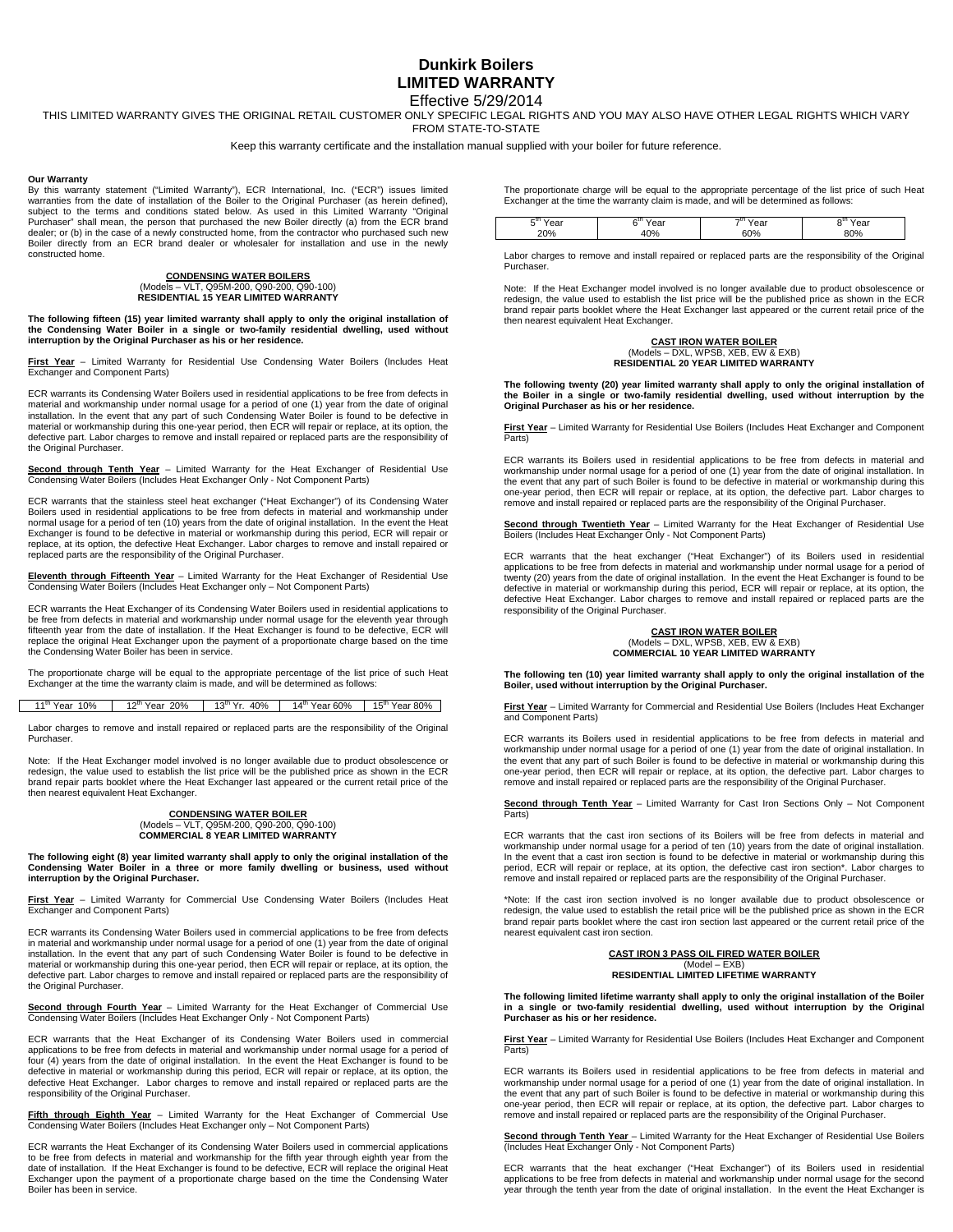## **Dunkirk Boilers LIMITED WARRANTY**  Effective 5/29/2014

THIS WARRANTY GIVES THE ORIGINAL RETAIL CUSTOMER ONLY SPECIFIC LEGAL RIGHTS AND YOU MAY ALSO HAVE OTHER LEGAL RIGHTS WHICH VARY FROM STATE-TO-STATE

Keep this warranty certificate and the installation manual supplied with your boiler for future reference.

found to be defective in material or workmanship during this period, ECR will replace the defective Heat Exchanger. Labor charges to remove and install replaced parts are the responsibility of the Original Purchaser.

**Eleventh through Twenty-Fifth Year and Beyond** – Limited Warranty for the Heat Exchanger of Residential Use Boilers (Includes Heat Exchanger Only - Not Component Parts)

ECR warrants that the heat exchanger ("Heat Exchanger") of its Boilers used in residential applications to be free from defects in material and workmanship under normal usage for the eleventh<br>year through the twenty-fifth year and beyond from the date of original installation. In the event the Heat Exchanger is found to be defective in material or workmanship during this period, ECR will replace the original Heat Exchanger upon the payment of a proportionate charge based on the time the Boiler has been in service.

The proportionate charge will be equal to the appropriate percentage of the list price of such Heat Exchanger at the time the warranty claim is made, and will be determined as follows:

| $11^{\mathrm{m}}$ Year 5% | $12^{\text{m}}$ Year $10\%$ | $13^{th}$ Yr $15\%$       | $14^{\text{m}}$ Year 20%  | $15^{\text{m}}$ Year 25% |
|---------------------------|-----------------------------|---------------------------|---------------------------|--------------------------|
| $16^{\text{m}}$ Year 30%  | $17^{\text{m}}$ Year 35%    | $18^{\text{m}}$ Year 40%  | $19^{\text{m}}$ Year 45%  | $20m$ Year 50%           |
| 21 <sup>st</sup> Year 55% | $22^{nd}$ Year 60%          | $23^{\text{rd}}$ Year 65% | 24 <sup>th</sup> Year 70% | 25 <sup>th</sup> Year &  |
|                           |                             |                           |                           | Beyond 75%               |

Labor charges to remove and install replaced parts are the responsibility of the Original Purchaser.

Note: If the Heat Exchanger model involved is no longer available due to product obsolescence or redesign, the value used to establish the list price will be the published price as shown in the ECR brand repair parts booklet where the Heat Exchanger last appeared or the current retail price of the then nearest equivalent Heat Exchanger.

## **CAST IRON 3 PASS OIL FIRED WATER BOILER**  (Model – EXB) **COMMERCIAL 10 YEAR LIMITED WARRANTY**

## **The following ten (10) year limited warranty shall apply to only the original installation of the Boiler, used without interruption by the Original Purchaser.**

**First Year** – Limited Warranty for Commercial and Residential Use Boilers (Includes Heat Exchanger and Component Parts)

ECR warrants its Boilers used in residential applications to be free from defects in material and workmanship under normal usage for a period of one (1) year from the date of original installation. In the event that any part of such Boiler is found to be defective in material or workmanship during this one-year period, then ECR will repair or replace, at its option, the defective part. Labor charges to remove and install repaired or replaced parts are the responsibility of the Original Purchaser.

**Second through Tenth Year** – Limited Warranty for Heat Exchanger Only – Not Component Parts)

ECR warrants that the heat exchanger of its Boilers will be free from defects in material and workmanship under normal usage for a period of ten (10) years from the date of original installation. In the event that a heat exchanger is found to be defective in material or workmanship during this period, ECR will repair or replace, at its option, the defective heat exchanger\*. Labor charges to remove and install repaired or replaced parts are the responsibility of the Original Purchaser.

\*Note: If the heat exchanger involved is no longer available due to product obsolescence or redesign, the value used to establish the retail price will be the published price as shown in the ECR brand repair parts booklet where the cast iron section last appeared or the current retail price of the nearest equivalent cast iron section

## **CAST IRON STEAM BOILER**  (Models – PSB & ESC) **RESIDENTIAL 12 YEAR LIMITED WARRANTY**

**The following twelve (12) year limited warranty shall apply to only the original installation of the Boiler in a single or two-family residential dwelling, used without interruption by the Original Purchaser as his or her residence.** 

**First Year** – Limited Warranty for Residential Use Boilers (Includes Heat Exchanger and Component Parts)

ECR warrants its Boilers used in residential applications to be free from defects in material and workmanship under normal usage for a period of one (1) year from the date of original installation. In the event that any part of such Boiler is found to be defective in material or workmanship during this one-year period, then ECR will repair or replace, at its option, the defective part. Labor charges to remove and install repaired or replaced parts are the responsibility of the Original Purchaser.

**Second through Twelfth Year** – Limited Warranty for the Heat Exchanger of Residential Use Boilers<br>(Includes Heat Exchanger Only - Not Component Parts)

ECR warrants that the heat exchanger ("Heat Exchanger") of its Boilers used in residential applications to be free from defects in material and workmanship under normal usage for a period of twelve (12) years from the date of original installation. In the event the Heat Exchanger is found to be defective in material or workmanship during this period, ECR will repair or replace, at its option, the defective Heat Exchanger. Labor charges to remove and install repaired or replaced parts are the responsibility of the Original Purchaser.

Titanium burners on residential steam units carry a three year warranty.

**CAST IRON STEAM BOILER**  (Models – PSB & ESC) **COMMERCIAL 10 YEAR LIMITED WARRANTY**  **The following ten (10) year limited warranty shall apply to only the original installation of the Boiler, used without interruption by the Original Purchaser.** 

**First Year** – Limited Warranty for Commercial and Residential Use Boilers (Includes Heat Exchanger and Component Parts)

ECR warrants its Boilers used in residential applications to be free from defects in material and workmanship under normal usage for a period of one (1) year from the date of original installation. In the event that any part of such Boiler is found to be defective in material or workmanship during this one-year period, then ECR will repair or replace, at its option, the defective part. Labor charges to remove and install repaired or replaced parts are the responsibility of the Original Purchaser.

**Second through Tenth Year** – Limited Warranty for Cast Iron Sections Only – Not Component Parts)

ECR warrants that the cast iron sections of its Boilers will be free from defects in material and workmanship under normal usage for a period of ten (10) years from the date of original installation. In the event that a cast iron section is found to be defective in material or workmanship during this period, ECR will repair or replace, at its option, the defective cast iron section\*. Labor charges to remove and install repaired or replaced parts are the responsibility of the Original Purchaser.

\*Note: If the cast iron section involved is no longer available due to product obsolescence or redesign, the value used to establish the retail price will be the published price as shown in the ECR brand repair parts booklet where the cast iron section last appeared or the current retail price of the nearest equivalent cast iron section.

## **COMMERICAL & RESIDENTIAL CAST IRON**  WATER OR STEAM BOILER

(Model – D248) **COMMERCIAL & RESIDENTIAL 10 YEAR LIMITED WARRANTY** 

**The following ten (10) year limited warranty shall apply to only the original installation of the Boiler, used without interruption by the Original Purchaser.** 

**First Year** – Limited Warranty for Commercial and Residential Use Boilers (Includes Heat Exchanger and Component Parts)

ECR warrants its Boilers used in residential applications to be free from defects in material and workmanship under normal usage for a period of one (1) year from the date of original installation. In the event that any part of such Boiler is found to be defective in material or workmanship during this one-year period, then ECR will repair or replace, at its option, the defective part. Labor charges to remove and install repaired or replaced parts are the responsibility of the Original Purchaser.

**Second through Tenth Year** – Limited Warranty for Cast Iron Sections Only – Not Component Parts)

ECR warrants that the cast iron sections of its Boilers will be free from defects in material and workmanship under normal usage for a period of ten (10) years from the date of original installation. In the event that a cast iron section is found to be defective in material or workmanship during this period, ECR will repair or replace, at its option, the defective cast iron section\*. Labor charges to remove and install repaired or replaced parts are the responsibility of the Original Purchaser.

\*Note: If the cast iron section involved is no longer available due to product obsolescence or redesign, the value used to establish the retail price will be the published price as shown in the ECR brand repair parts booklet where the cast iron section last appeared or the current retail price of the nearest equivalent cast iron section.

#### **LIMITATIONS/EXCLUSIONS**

1. Under no circumstances will ECR be responsible for any other costs associated with rectifying the defective part, including, without limitation, costs associated with removing and reinstalling the defective part or its replacement part, and all labor and material costs connected therewith, including, without limitation, costs associated with returning the defective part to ECR. Replacement material will be invoiced to the distributor in the usual manner and will be subjected to adjustment upon proof of defect.

2.The Limited Warranty covers only the Heat Exchanger for the second through the last warranted year from date of original installation. All other component parts furnished by ECR, but purchased from other manufacturers, shall be limited to their warranties, if any.

3. This Limited Warranty will not be applicable if the Boiler is (i) used or operated over its rated capacity; (ii) installed for uses other than home heating; (iii) not maintained in accordance with ECR's recommendation or accepted good practice as determined by industry standards; or (iv) subjected to unauthorized alteration.

4. This Limited Warranty in no way, can be considered as a guarantee of workmanship of an installer<br>or repairman connected with the installation or repair of the Boiler or as imposing on ECR liability of<br>any nature for uns service of the Boiler, which liability is hereby expressly disclaimed.

5. This Limited Warranty will not be applicable if the Boiler has been damaged as a result of being improperly installed, serviced or operated, including, without limitation, operated with insufficient water; allowed to freeze or subjected to flood conditions.

6. In order for this Limited Warranty to be effective (i) the Boiler must have been assembled in strict compliance with installation instructions furnished with the Boiler by ECR; and (ii) the Boiler sections must not have been damaged during shipment and installation.